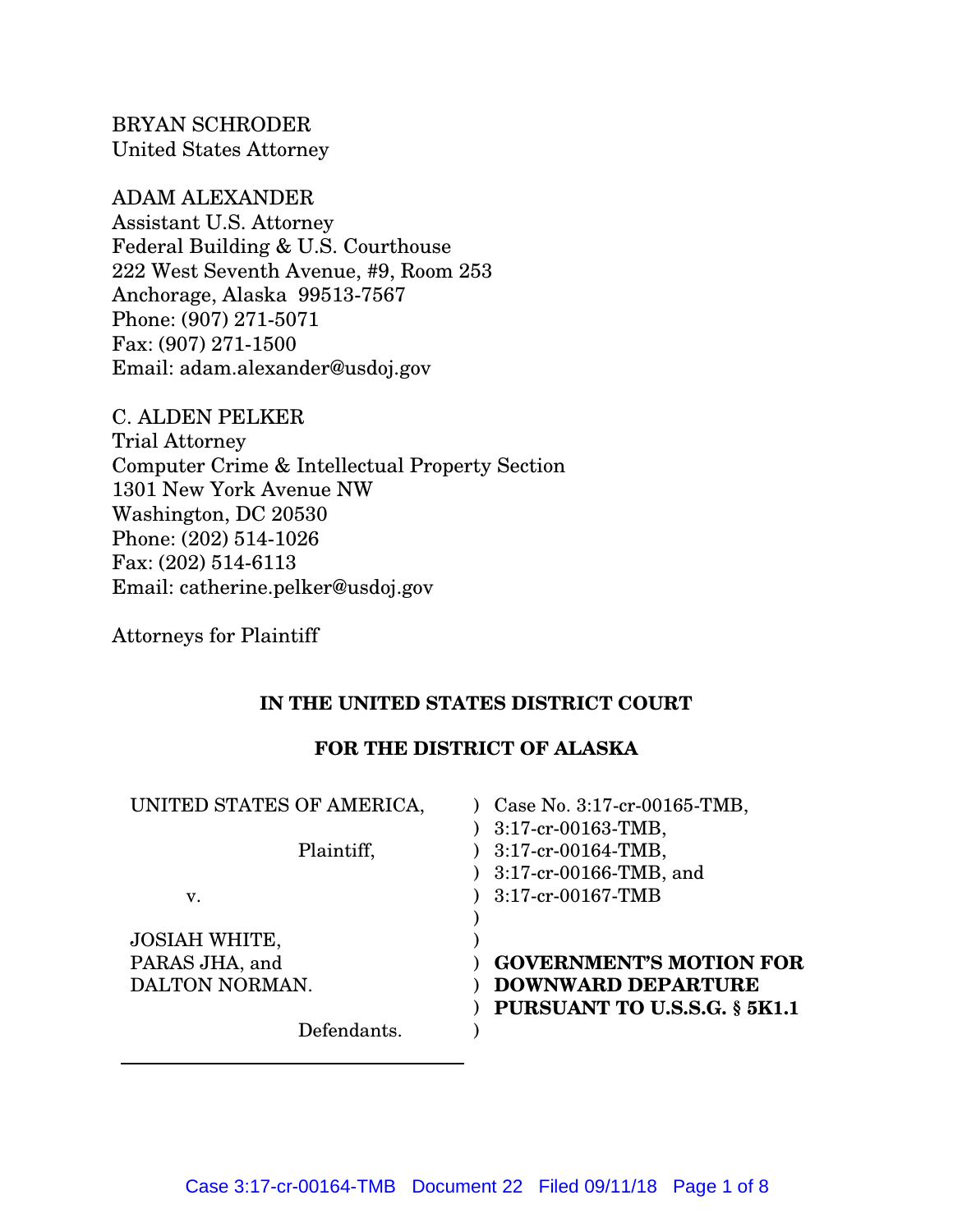### **MOTION OF THE UNITED STATES FOR DOWNWARD DEPARTURE PURSUANT TO U.S.S.G. § 5K1.1**

The United States, through undersigned counsel, hereby moves under United States Sentencing Guideline Section 5K1.1 for a reduction in the defendants' guidelines range. The Government's position, as stated in its sentencing memorandum, is that the defendants' cooperation has been extensive and exceptional and warrants a substantial reduction in sentence of 85%.

### **I. Background**

In 2016, the defendants, Josiah White, Paras Jha, and Dalton Norman, worked to develop and operate the Mirai botnet, an Internet of Things botnet that, at its peak, consisted of hundreds of thousands of compromised devices. White, Jha, and Norman used the botnet to conduct a number of powerful Distributed Denial of Service (DDoS) attacks. Separately, from December 2016 to February 2017, Jha and Norman created and maintained a botnet devoted to advertising fraud, particularly clickfraud. The development, operation, and use of these botnets is detailed further in the Government's sentencing memorandum.

### **II. Cooperation**

Prior to even being charged, the defendants have engaged in extensive, exceptional cooperation with the United States Government. This cooperation, described in greater detail below, is noteworthy in both its scale and its impact. The defendants have advanced computer skills and, through years of criminal activity and academic pursuit, developed expertise in botnets and denial of service attacks. The FBI's Anchorage Field Office ("FBI Anchorage") worked closely with the defendants to apply those skills in novel ways to benefit the Government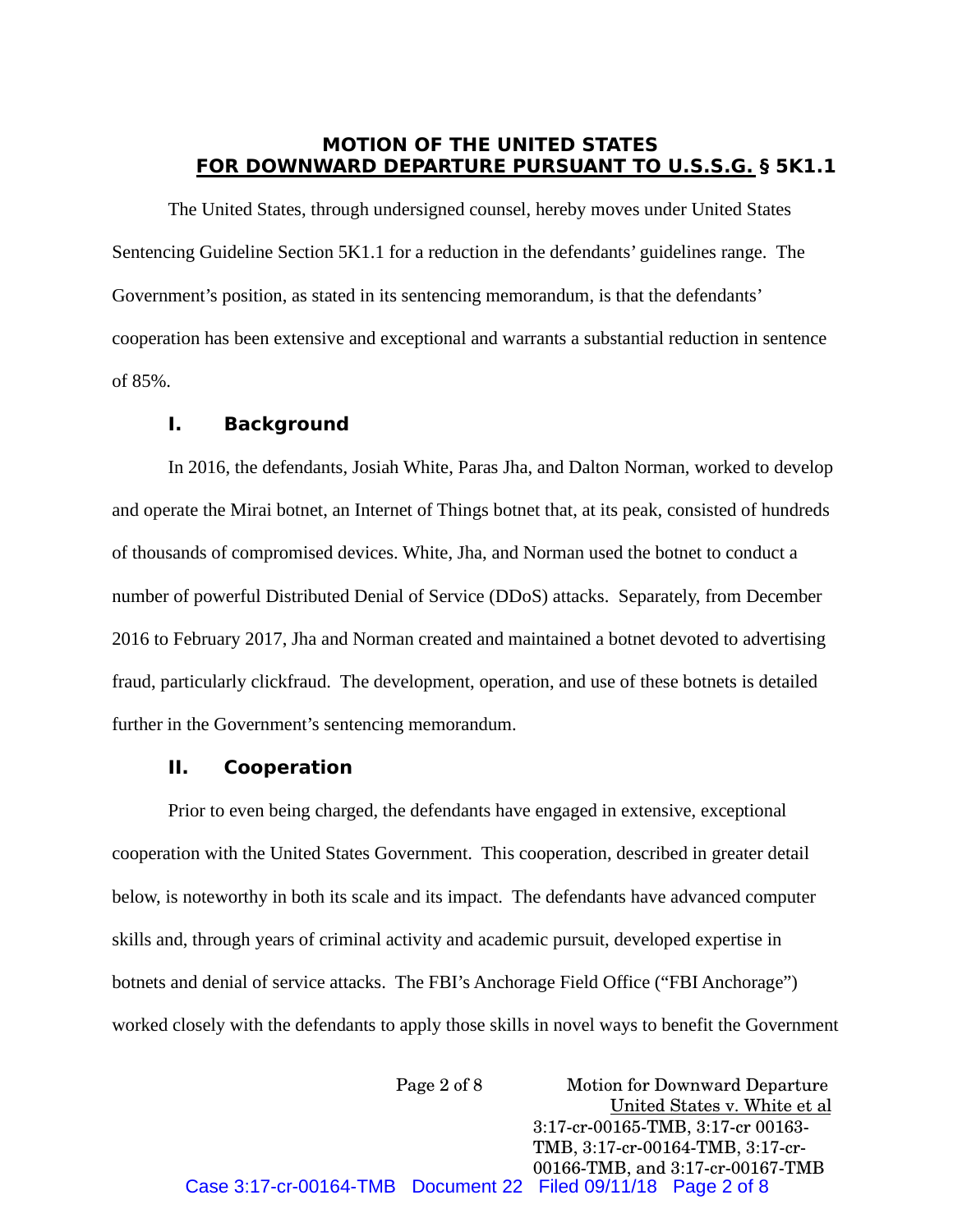and the cybersecurity community at large. By working with the FBI, the defendants assisted in thwarting potentially devastating cyber attacks and developed concrete strategies for mitigating new attack methods. The information provided by the defendants has been used by members of the cybersecurity community to safeguard U.S. systems and the Internet as a whole.

The defendants have each exhibited tremendous dedication to their cooperation efforts, collectively logging what the Government estimates to be well over 1,000 hours of work for the U.S. Government. Specific details regarding some of the projects undertaken by the defendants are provided below, as well as in a forthcoming sealed addendum supplementing this filing.

#### **A. Proxy Investigations**

While the defendants used the Mirai botnet to conduct DDOS attacks, other cyber criminals have found alternative ways to monetize similar IoT botnets. One such scheme involves the use of the bots as proxies, or Internet relay devices, to conduct fraud schemes. Once the victim device is infected and incorporated into the botnet, it is used by criminals to relay traffic or communications to other websites or computers. By using the bots as proxies, the criminals can conduct advertising and credit card fraud on a massive scale, with little risk of the activity being linked back to the original perpetrator.

The defendants worked exhaustively with FBI Anchorage to identify actors and networks performing these compromises and utilizing the victim devices to perpetrate criminal fraud schemes. Particularly, the defendants were able to help FBI Anchorage identify the presence of several IoT proxy networks directly affecting Alaska. FBI Anchorage was then able to notify the affected Alaskan entities and remediate the infections, freeing the Alaskan victims from the botnets' control. In some cases, these proxy networks had resulted in losses to Internet carriers

Page 3 of 8 **Motion for Downward Departure** United States v. White et al 3:17-cr-00165-TMB, 3:17-cr 00163-TMB, 3:17-cr-00164-TMB, 3:17-cr-00166-TMB, and 3:17-cr-00167-TMB Case 3:17-cr-00164-TMB Document 22 Filed 09/11/18 Page 3 of 8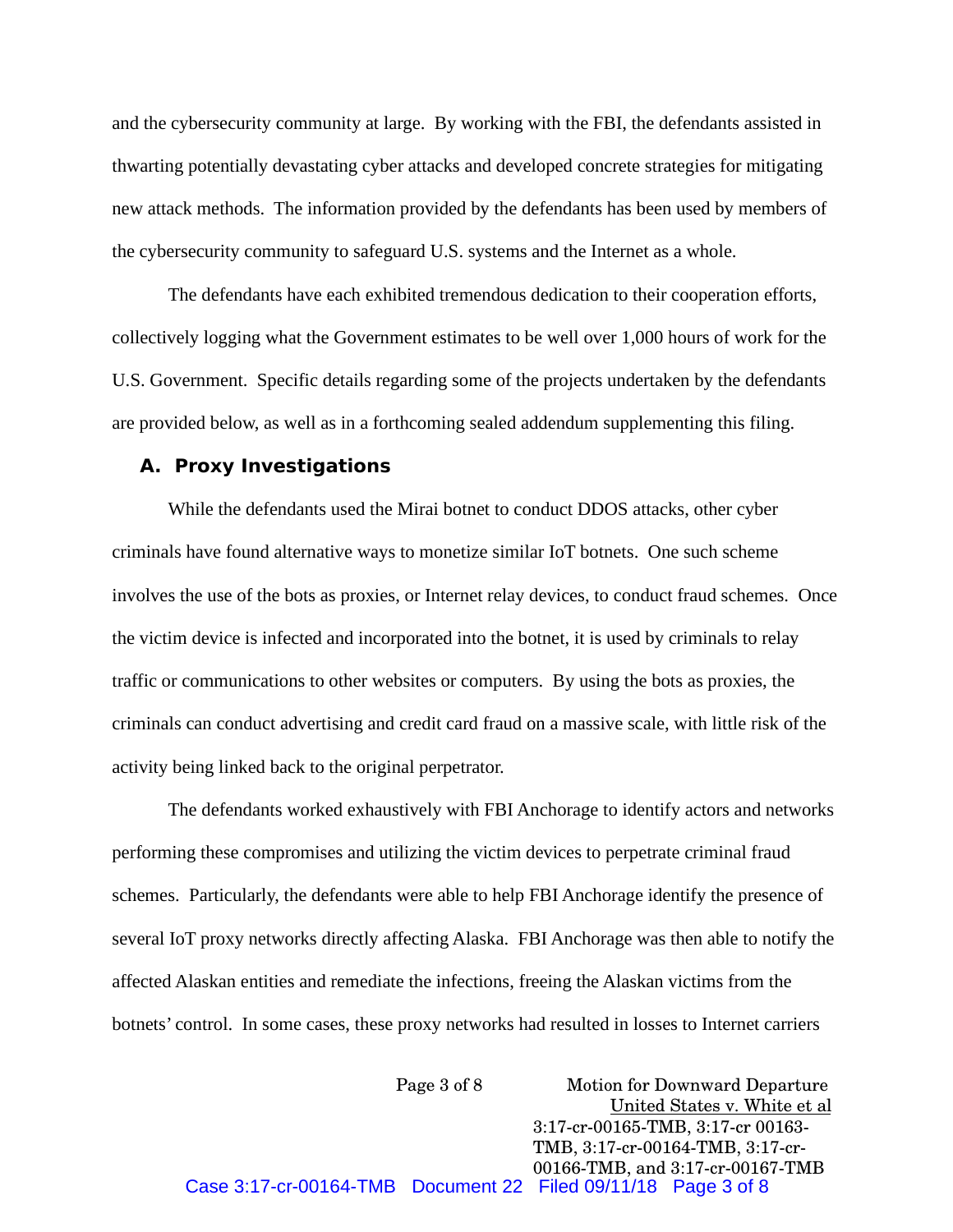of hundreds of thousands of dollars. In multiple instances, the defendants' work prevented further localized losses. Additionally, the defendants assisted FBI Anchorage in developing tools and technologies to more rapidly identify these types of networks, which should further reduce the impact of this new type of threat on Alaska and other communities.

### **B. Christmas DDOS Attack Prevention**

Historically, the Christmas holiday is one of the most prolific periods of large-scale DDoS attacks. This is widely attributed in part to the school holidays, as the perpetrators of the attacks are often juveniles or young adults. The intensity of the attacks is further fueled by a sense of "one upsmanship" – that is, due to past high-profile attacks during this period, each year there is renewed interest in outdoing the previous year's attacks. The highest profile targets are the major online gaming services, such as Blizzard, Xbox, and Sony, but the attacks can negatively impact broad swaths of the Internet.

Leading up to the Christmas 2017 holiday season, the defendants worked with FBI Anchorage to identify likely attack methods and volumes. FBI Anchorage worked proactively with security researchers, the online gaming industry, and hosting companies to develop proper proactive defensive measures. Partially as a result of the defendants' efforts, there were significantly fewer large or targeted DDoS attacks during the Christmas 2017 holiday period.

#### **C. Memcache Attack Mitigation**

In March 2018, a new DDoS attack method emerged known as Memcache. Memcache is a legitimate protocol utilized for speeding up websites and networks by maintaining a cache of large, important, or frequently requested items. In DDoS attacks using Memcache, the attackers themselves loaded large amounts of extraneous data on servers that had the Memcache protocol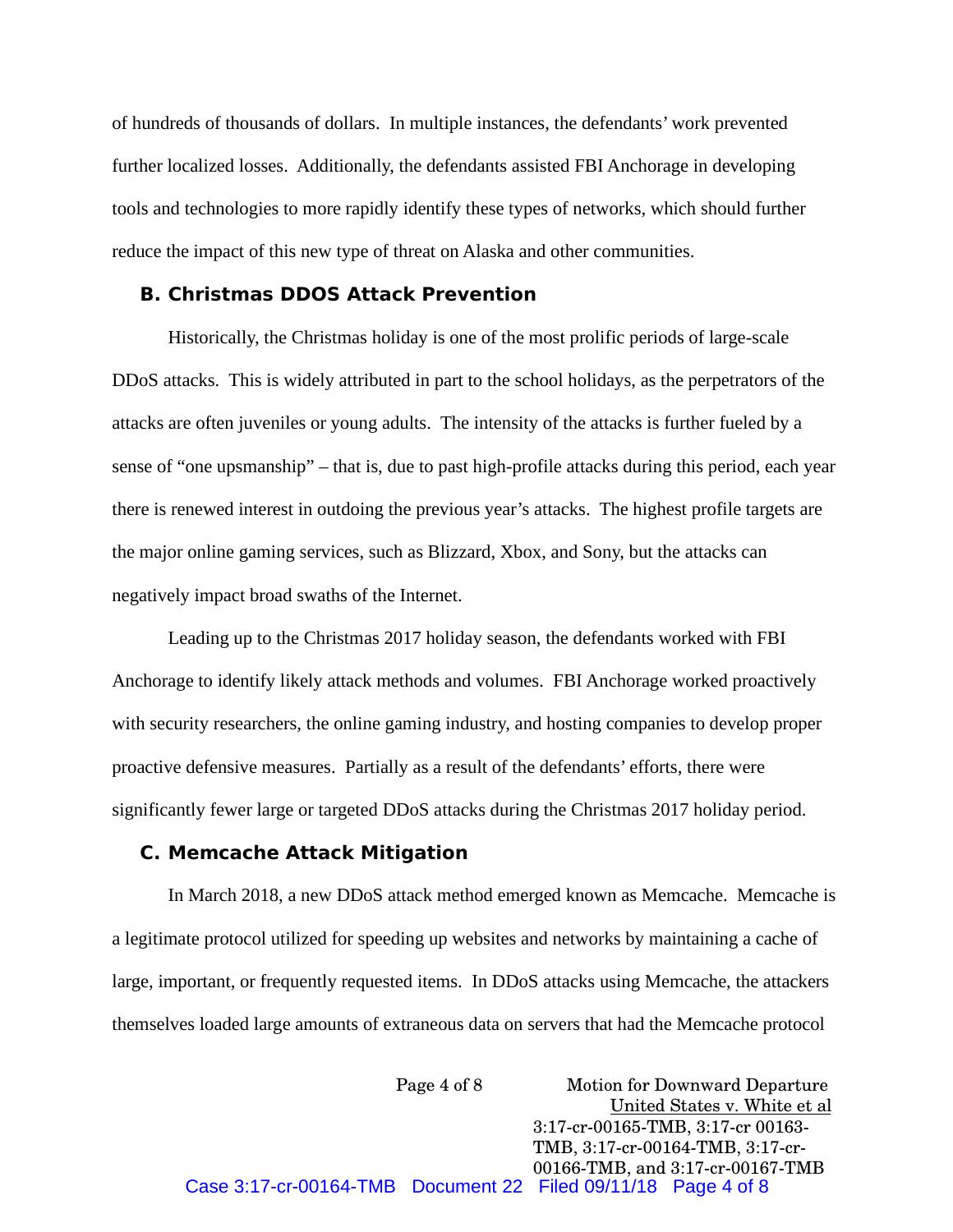enabled. The attackers then fraudulently misrepresented themselves as the intended victims and requested the extraneous data from these servers and many others. The resulting DDoS attacks were some of the largest ever recorded. The impact on the stability and resiliency of the broader Internet could have been profound.

FBI Anchorage worked with the defendants and others within the security industry to identify the Memcache servers vulnerable to abuse by attackers. FBI Anchorage then provided this information to those companies principally affected by Memcache, either because they hosted servers vulnerable to abuse of the protocol or because they were operating system vendors for which the Memcache protocol was enabled in their default builds. Due to the rapid work of the defendants, the size and frequency of Memcache DDoS attacks were quickly reduced such that within a matter of weeks, attacks utilizing Memcache were functionally useless and delivering attack volumes that were mere fractions of the original size.

#### **D. Work with Security Researchers**

On many occasions, the defendants volunteered to collaborate with researchers and representatives of Internet security companies in order to assist with ongoing projects or investigations. The defendants have provided briefings to companies and cybersecurity researchers. During these presentations defendants would discuss past and current tactics employed by criminal groups as well as novel mitigation techniques. Further, defendants assisted various researchers with establishing "attribution," that is, determining the true or suspected identities associated with a given criminal nickname.

In one noteworthy incident, defendants were able to provide expert assistance to a private researcher actively investigating an Advanced Persistent Threat (APT) group, an industry term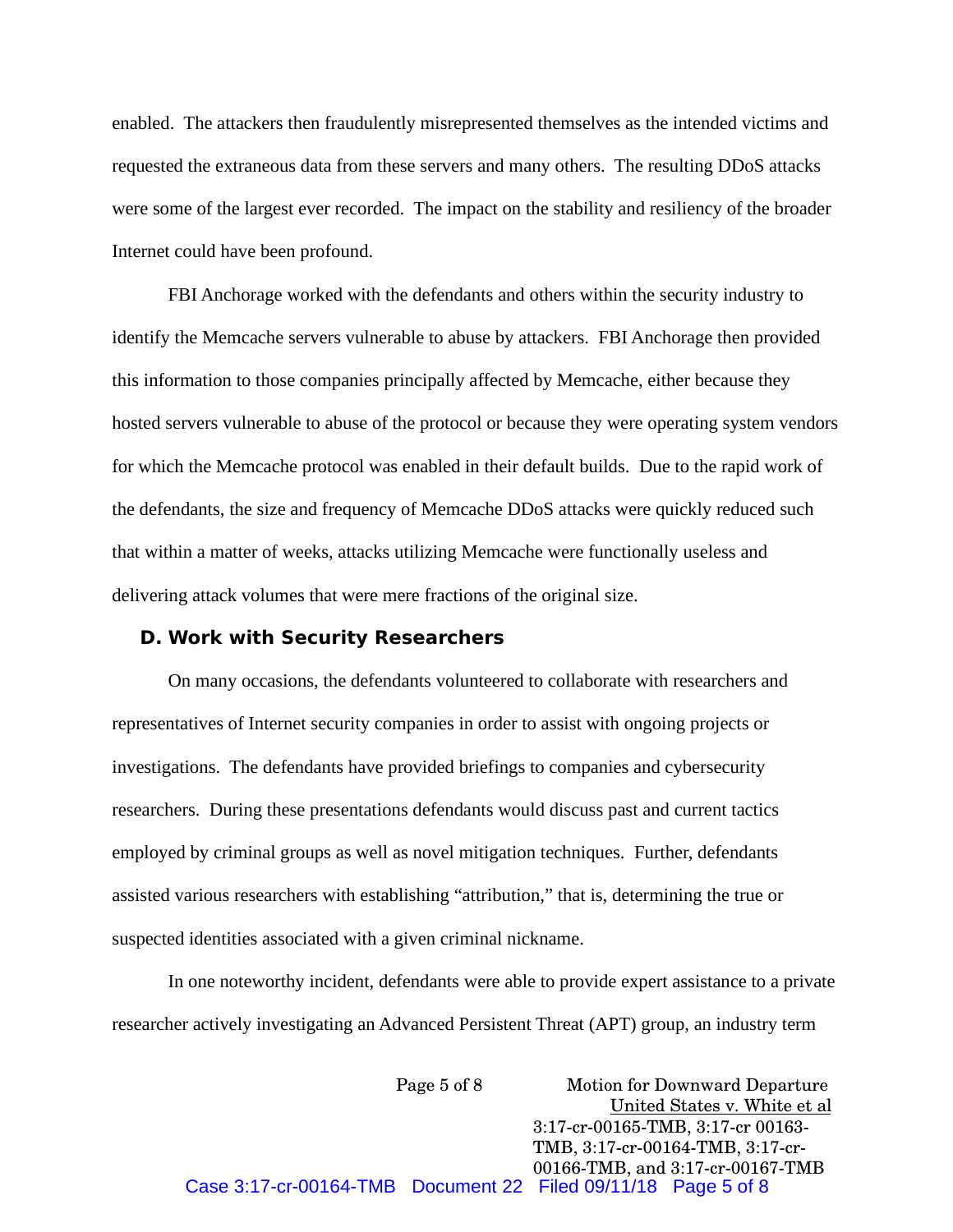used to denote malware or Internet activities suspected of being associated with a country's military or intelligence services. Similarly, the defendants worked closely with certain researchers to accurately describe and categorize the various IoT threats that were affecting platforms for which the researcher was assigned to defend.

#### **E. Coding Projects**

The defendants have assisted FBI Anchorage with a number of projects related to the development or review of computer code. This included examining the source code of other botnets and cyber criminal tools, a process which included limited reverse engineering as well as diagraming and documentation of their associated analysis. The defendants also wrote several pieces of code for the FBI to support cases and cybersecurity programs. Of particular note, the defendants, who have extensive cryptocurrency knowledge, developed a program that allowed law enforcement to examine cryptocurrency private keys in a variety of formats. This program was designed to derive information utilizing different input variables, including the wallet "seed." This program and the features devised by defendants can greatly reduce the time needed by Law Enforcement to do initial cryptocurrency analysis as the program automatically determines a path for a given wallet. By displaying in a graphical user interface form critical wallet information and associated public and private keys, the program also reduces the difficulty associated in conducting an initial analysis of a cryptocurrency wallet.

## **F. Kelihos Victim Notification**

In 2017, the FBI's Anchorage and New Haven offices executed a takeover of the Kelihos botnet to coincide with the arrest of the botnet operator. For a decade, Kelihos had been one of the Internet's top spam and malware delivery platforms, negatively affecting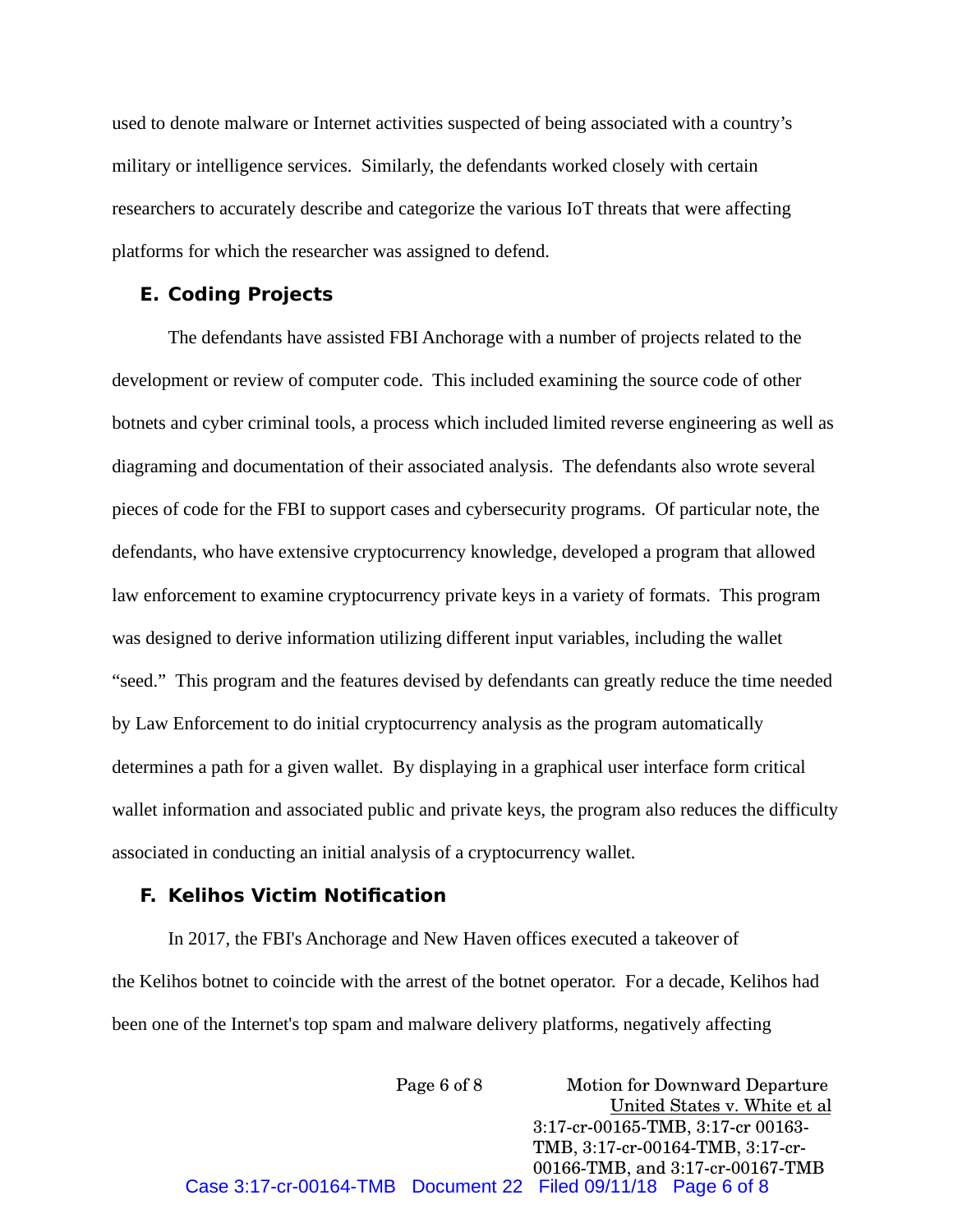individual users and corporations alike. Upon conclusion of the botnet takeover operation in 2018, FBI Anchorage had the responsibility to notify victims of the Kelihos botnet who had been infected with the virus at the time of the takeover operation. FBI Anchorage possessed vast logs containing the technical details of daily interaction between the victim computers and the sinkholed botnet, but the information did not include identifying information for the victims beyond their IP addresses. Parsing this data into a format usable for individual ISPs to provide notification to their customers, the victims, was a challenging undertaking. The Mirai cooperators devoted significant time to assisting FBI Anchorage with engineering a series of scripts which would parse the sinkhole data into a usable format. FBI Anchorage was then able to expeditiously begin the process of notifying the many botnet victims via their Internet Service Providers.

#### **G. Meetings with Targets**

As the FBI Anchorage office investigated other criminal groups associated with conducting large-scale DDoS attacks, various opportunities arose in which defendants offered to travel to meet with and surreptitiously record the activities of known investigative subjects. These actions significantly increased the speed by which FBI Anchorage could conduct complex DDoS investigations and resulted in significant judicial outcomes relative to these criminal groups. FBI Anchorage continues to investigate multiple groups responsible for largescale DDoS attacks and seeks to continue to work with defendants.

The defendants similarly assisted with international investigations, at one point assisting foreign law enforcement by ensuring a given target was actively utilizing a computer during the execution of a physical search. Their actions directly contributed to significant material evidence